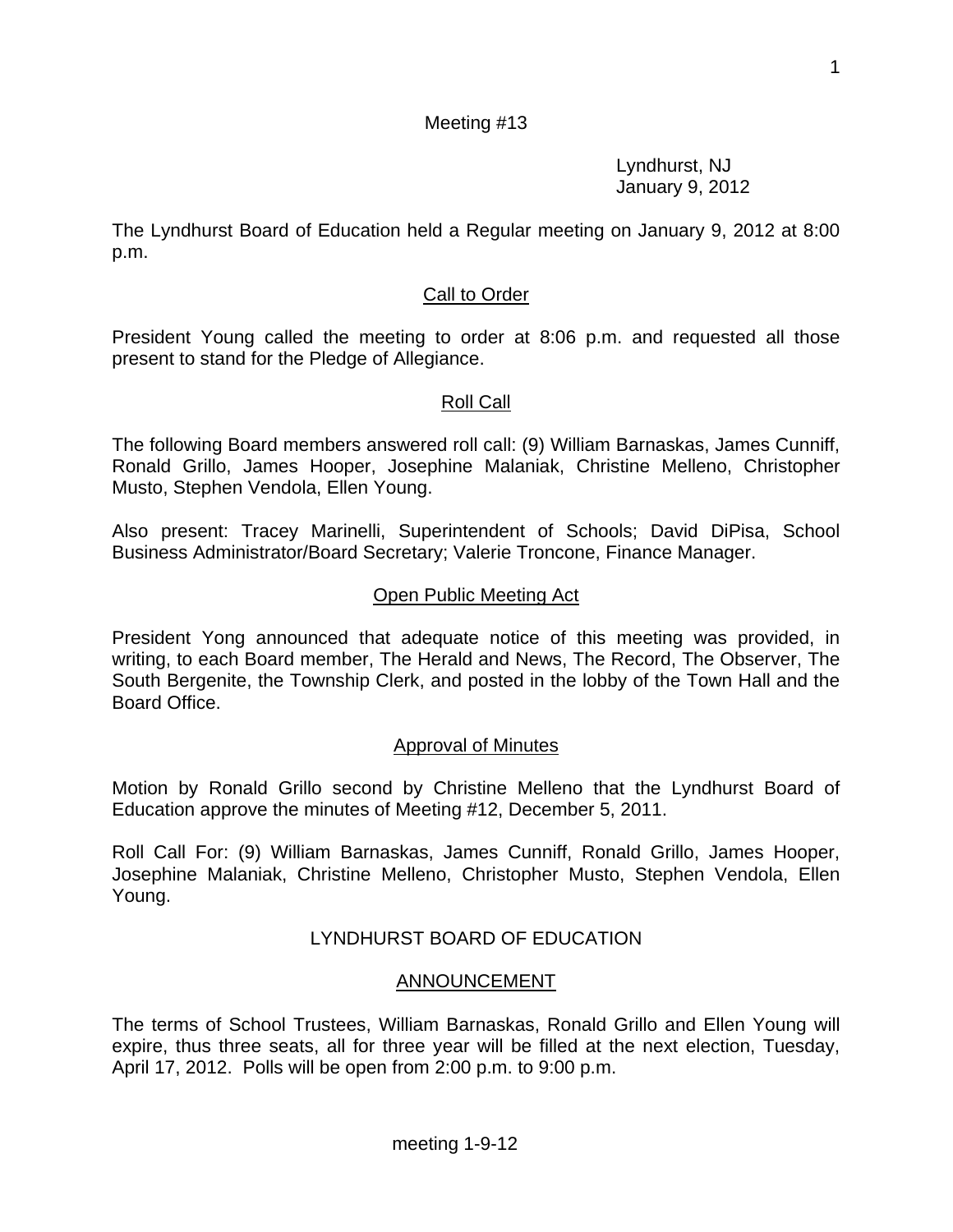A candidate whose name is to appear on the ballot must file his petition with the Secretary of the Board no later than 4:00 p.m., Monday, February 27, 2012.

A drawing for ballot position will be held at 4:00 p.m., March 7, 2012 at 420 Fern Avenue. Should a candidate wish to withdraw his name as a candidate, he must do so in writing to the Secretary of the board not later than 4:00 p.m., March 5, 2012.

The last day for candidates to file for appointment of challengers and alternates with the Bergen County Board of Elections Office is April 3, 2012.

Only those persons who are permanently registered or those who register with the Bergen County Board of Elections, Hackensack, or the Township Clerk by March 27, 2012 will be permitted to vote in the Tuesday, April 17, 2012.

All judges to open the school elections at 2:00 p.m., Tuesday, April 17, 2012 at:

| District | School                           |
|----------|----------------------------------|
| 1        | Jefferson School                 |
| 2        | Jefferson School                 |
| 3        | Senior Citizen Building          |
| 4        | United Presbyterian Church       |
| 5        | United Presbyterian Church       |
| 6        | <b>Lyndhurst High School</b>     |
| 7        | <b>Lyndhurst High School</b>     |
| 8        | <b>Lyndhurst Health Center</b>   |
| 9        | Jefferson School                 |
| 10       | Jefferson School                 |
| 11       | Joseph Carucci Apartments        |
| 12       | <b>Joseph Carucci Apartments</b> |
| 13       | <b>Lyndhurst High School</b>     |
| 14       | <b>Lyndhurst High School</b>     |
| 15       | <b>Lyndhurst High School</b>     |

All dates and times are tentative.

Communications

Correspondence From: Subject Matter:

JoAnn Friedman Thank You – Retirement Gift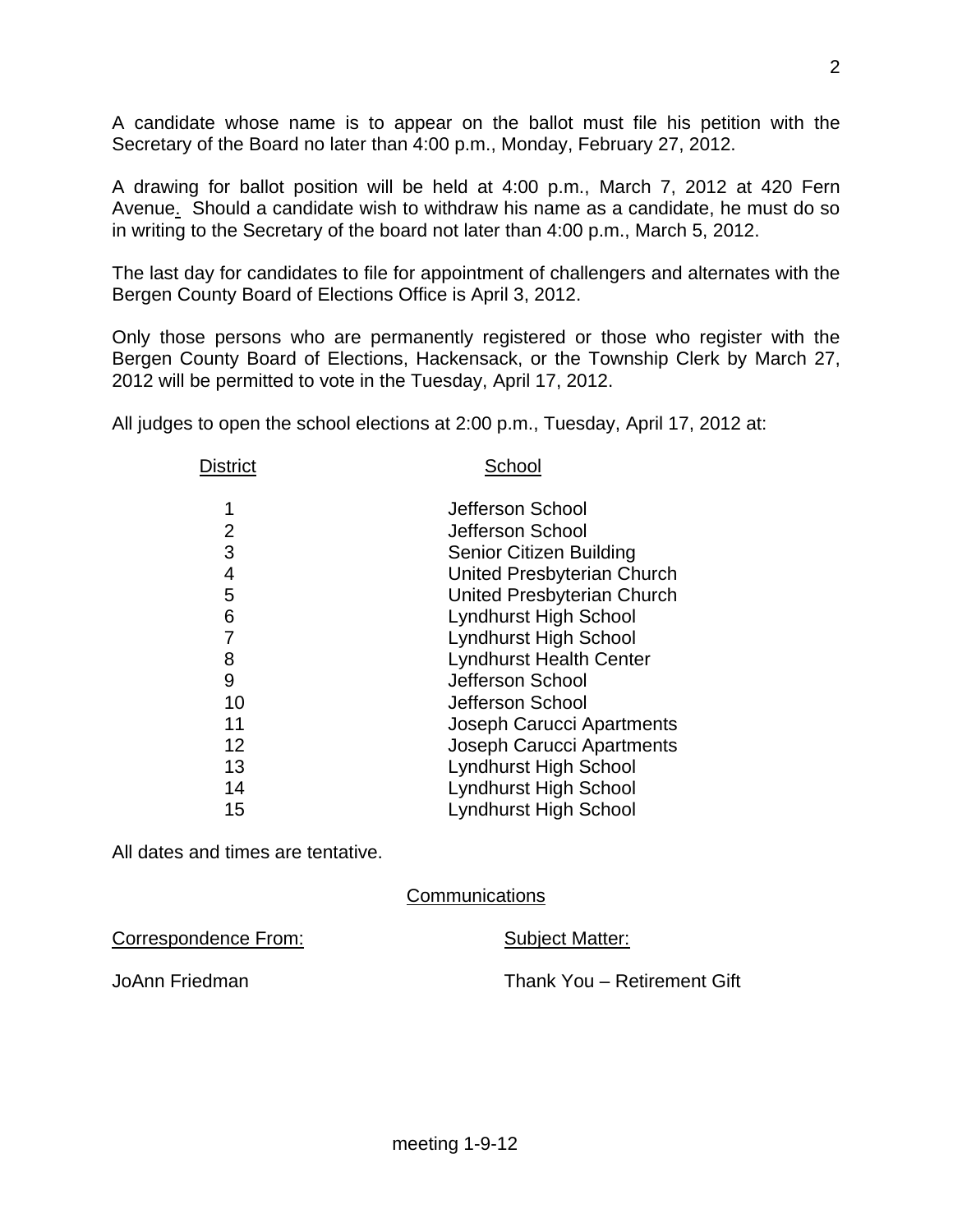## Finance Committee

Any Board member who takes exception to any of the following listed actions under the category of Finance may so indicate now and a separate motion for each of the excepted actions will be entertained.

Motion made by James Cunniff second by James Hooper that the following Finance actions of the Board numbered 1 through 8 exception actions be adopted.

Roll Call For: (9) William Barnaskas, James Cunniff, Ronald Grillo, James Hooper, Josephine Malaniak, Christine Melleno, Christopher Musto, Stephen Vendola, Ellen Young.

- 1. BE IT RESOLVED, by the Lyndhurst Board of Education that it has received and accepts the financial reports of the Secretary and Treasurer of School Monies for the month ended December 31, 2011 and certifies that the reports indicate that no major account or fund is over-expended in violation of NJAC 6A:23-2.11(a) and that sufficient funds are available to meet the district's financial obligations for the remainder of the school year. A copy of the certification shall be included in the minutes.
- 2. BE IT RESOLVED, that the payroll for the month ended December 31, 2011 be and the same is hereby approved and ordered paid:

Payroll \$1,942,643.59

3. BE IT RESOLVED, that the attached list of supplies received and services rendered to the Board of Education of the Township of Lyndhurst, County of Bergen, for the month ended January 9, 2012 be and the same are hereby approved and ordered paid:

| Charter School (Fund 10)<br><b>Current Expense (Fund 11)</b><br>Special Revenue (Fund 20) | S.  | 7,870.00<br>\$1,086,023.77<br>169,611.33 |
|-------------------------------------------------------------------------------------------|-----|------------------------------------------|
| Total                                                                                     |     | \$1,263,505.10                           |
| Debt Service (Fund 40)                                                                    | \$. | 86,070.00                                |
| <b>General Ledger</b>                                                                     |     | 110,277.59                               |

4. BE IT RESOLVED, that cafeteria services rendered to the Board of Education of the Township of Lyndhurst, County of Bergen, for the month of December 2011, be and the same are hereby approved and ordered paid: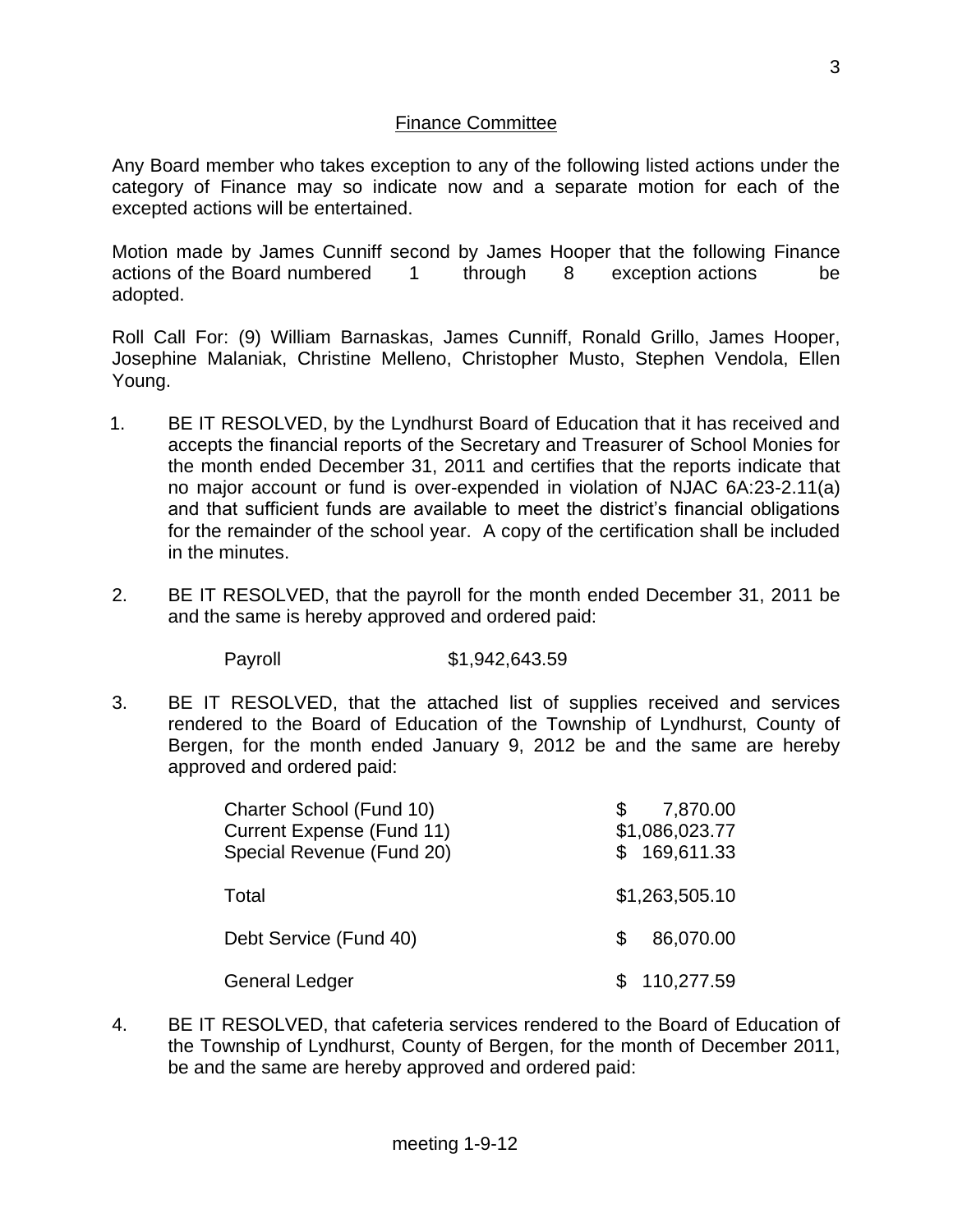| <b>Payroll/Payroll Taxes</b> | \$33,128.83 |
|------------------------------|-------------|
| Services                     | \$43,621.37 |

- 5. BE IT RESOLVED, that the Lyndhurst Board of Education approve the attached transfers for the month of December 2011.
- 6. BE IT RESOLVED, that the Audit Report of the Lyndhurst Board of Education for the fiscal year ended June 30, 2011 submitted by DiMaria & DiMaria shall be accepted.

Administrative Practices and Procedures None

Financial Planning, Accounting and Reporting None

School Purchasing Programs None

**School Food Service** None

**Student Body Activities** None

Application for State School Aid None

Pupil Transportation None

Facilities and Capital Assets That an adequate detail fixed asset ledger be maintained.

**Miscellaneous** None

- 7. BE IT RESOLVED, that the Lyndhurst Board of Education approve the attached Corrective Action Plan of Facilities and Capital Assets of the Audit Report for fiscal year ended June 30, 2011.
- 8. BE IT RESOLVED, that the Lyndhurst Board of Education accept the Education Jobs Fund Grants for an additional \$2,723.00 for a total of \$89,650.00.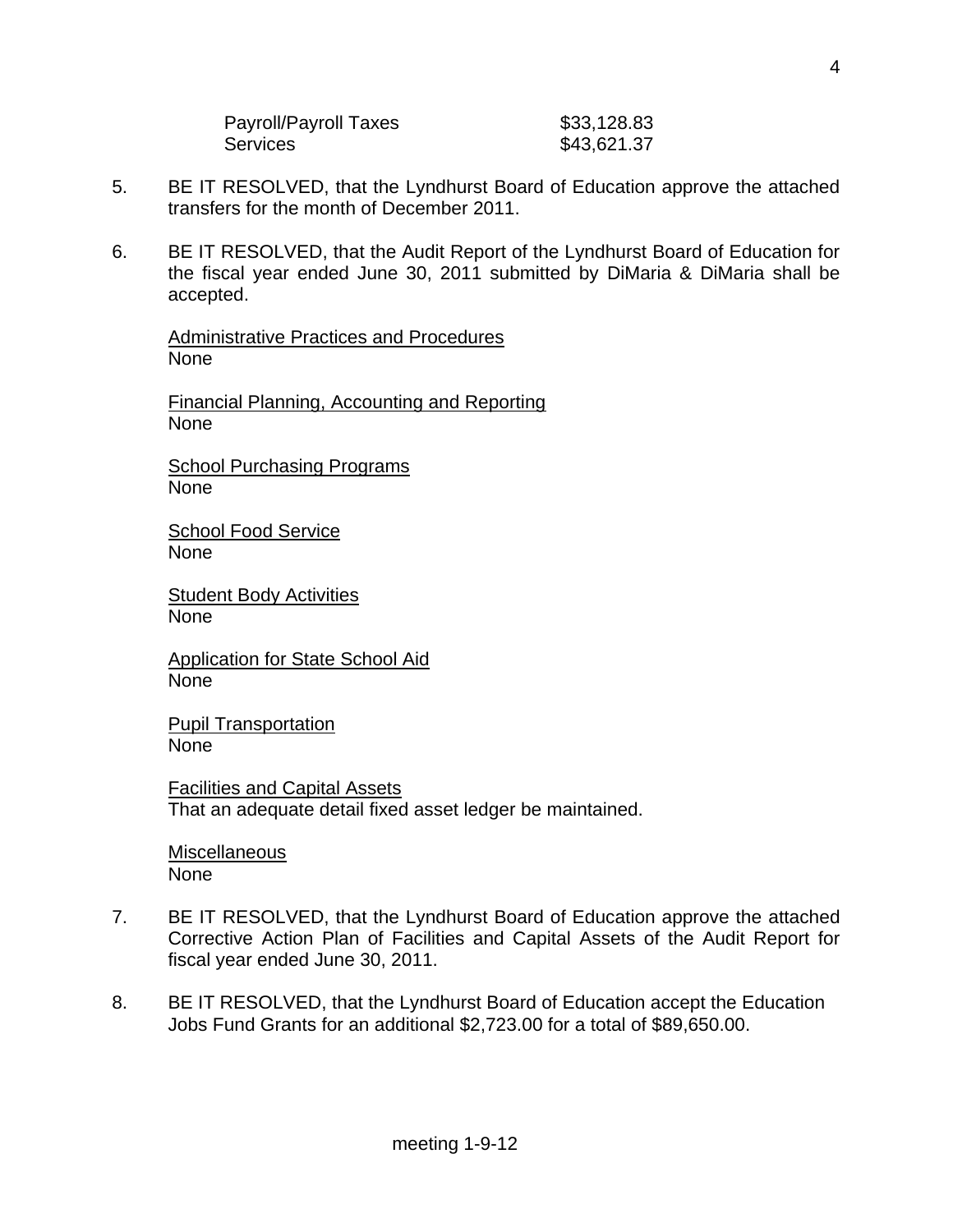# Education & Curriculum Committee

Any Board member who takes exception to any of the following listed actions under the category of Education & Curriculum may so indicate now and a separate motion for each of the excepted actions will be entertained.

Motion made by Josephine Malaniak second by Ronald Grillo that the following Education & Curriculum actions of the Board numbered 1 through 5 exception actions be adopted.

Roll Call For: (9) William Barnaskas, James Cunniff, Ronald Grillo, James Hooper, Josephine Malaniak, Christine Melleno, Christopher Musto, Stephen Vendola, Ellen Yong.

- 1. BE IT RESOLVED, that the Lyndhurst Board of Education attests to the accuracy of the NJQSAC Statement of Assurance (SOA) for the school year 2011-2012.
- 2. BE IT RESOLVED, that the Lyndhurst Board of Education attests to the accuracy of the NJQSAC District Performance Review (DPR) for the school year 2011- 2012
- 3. BE IT RESOLVED, that the Lyndhurst Board of Education approve the following additional school field trips.

Franklin School – Historical Philadelphia, Philadelphia, PA Jefferson School – Sterling Mine Museum, Ogdensburg, NJ Ice Cream Charlies's, Rutherford, NJ

4. BE IT RESOLVED, that the Lyndhurst Board of Education approve Kindergarten registration for the Lyndhurst Public Schools to be held in the Lyndhurst High School Auditorium.

Kindergarten **February 8, 2012 and February 10, 2012** 

From: 9:00 a.m. – 11:00 a.m. 1:00 p.m. – 3:00 p.m.

5. BE IT RESOLVED, that the Lyndhurst Board of Education approve the updated Lyndhurst High School Program of Studies for the 2012-2013 school year. Copy on file in the Superintendent's Office.

## Performing Arts Committee

Any Board member who takes exception to any of the following listed actions under the category of Performing Arts may so indicate now and a separate motion for each of the excepted actions will be entertained.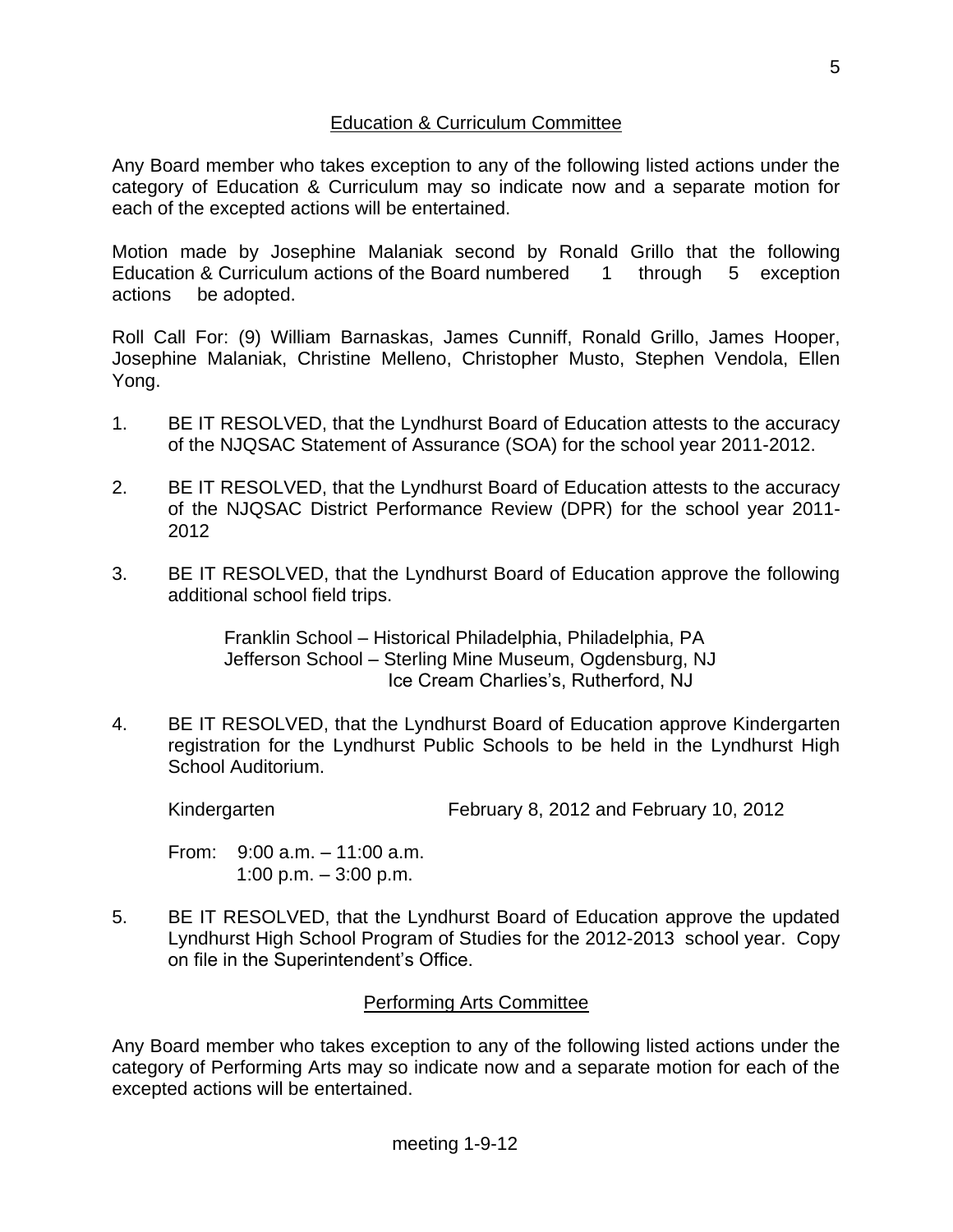Motion made by James Hooper second by Ronald Grillo that the following Performing Arts actions of the Board numbered 1 through 1 exception actions be adopted.

Roll Call For: (9) William Barnaskas, James Cunniff, Ronald Grillo, James Hooper, Josephine Malaniak, Christine Melleno, Christopher Musto, Stephen Vendola, Ellen Young.

1. BE IT RESOLVED, that the Lyndhurst Board of Education approve the following list of three musicals in order of choice, depending upon availability of rights to show, for performance by  $6<sup>th</sup>$ ,  $7<sup>th</sup>$  and  $8<sup>th</sup>$  grade students of Lyndhurst.

## "Thoroughly Modern Millie" "How to Succeed in Business ……Trying" "Fiddler on the Roof"

# Rules & Regulations Committee

Any Board member who takes exception to any of the following listed actions under the category of Rules & Regulations may so indicate now and a separate motion for each of the excepted actions will be entertained.

Motion made by Stephen Vendola second by Ronald Grillo that the following actions of the Board numbered 1 through 4 exception actions be adopted.

Roll Call For: (9) William Barnaskas, James Cunniff, Ronald Grillo, James Hooper, Josephine Malaniak, Christine Melleno, Christopher Musto, Stephen Vendola, Ellen Young.

1. BE IT RESOLVED, that the Lyndhurst Board of Education approve the following use of school facilities:

| Organization          | Place         | Time, Date, Purpose                                                                                            |
|-----------------------|---------------|----------------------------------------------------------------------------------------------------------------|
| Lyndhurst Parks Dept. | Jefferson Gym | 7:00 pm-9:00 pm<br>1/2, 9, 16, 23, 30; 2/6,<br>13,20,27; 3/5,12,19,<br>26; 4/2,9,16,23/12<br><b>Basketball</b> |
| Lyndhurst Parks Dept. | Jefferson Gym | 12:00pm-9:00 pm<br>1/8, 15, 22, 29; 2/5,<br>12, 19, 26; 3/4, 11, 18,<br>25; 4/1,8,15/12<br><b>Basketball</b>   |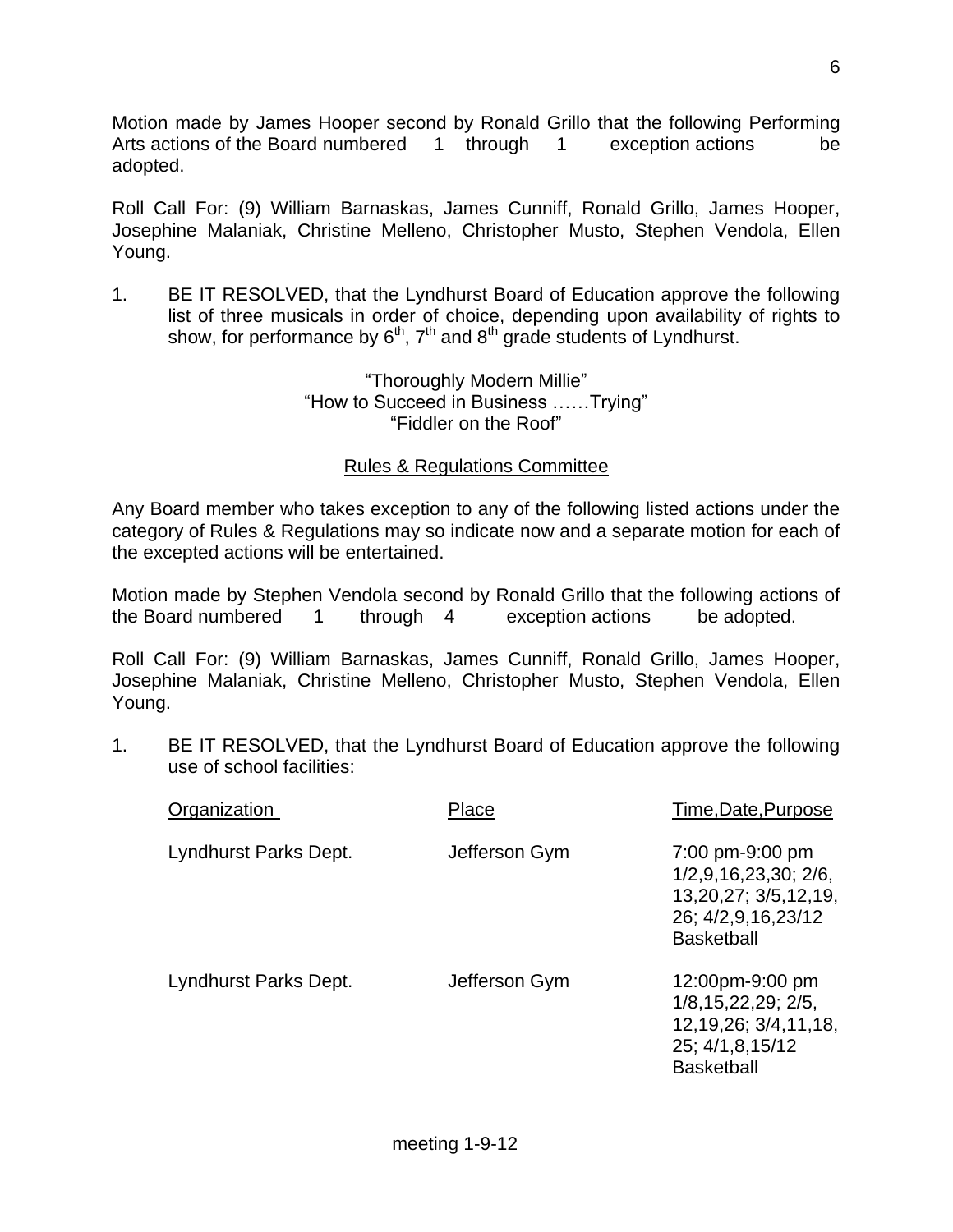| <b>Lyndhurst High School</b><br><b>Project Graduation 2012</b> | Lyndhurst HS<br>Media Center          | 7:00 pm-9:00 pm<br>12/14/11<br><b>Gold Fundraiser</b>                                    |
|----------------------------------------------------------------|---------------------------------------|------------------------------------------------------------------------------------------|
| Lyndhurst Parks Dept.                                          | Lyndhurst HS<br>Gym                   | 7:00 am-12:00 pm<br>1/21/12<br><b>Wrestling Match</b>                                    |
| Lyndhurst Parks Dept.                                          | Roosevelt Gym                         | 5:30 pm-7:30 pm<br>1/9, 16, 23; 2/6, 13,<br>20/12<br><b>Basketball Pract.</b>            |
| Lyndhurst Parks Dept.                                          | Jefferson Gym                         | 7:00 pm-10:00 pm<br>1/7, 14, 21, 28; 2/4,<br>11, 18, 25; 3/3/12<br>Soccer & Softball     |
| Lyndhurst Parks Dept.                                          | Roosevelt Gym                         | 1:00 pm-6:00 pm<br>1/8, 15, 22, 29; 2/5,<br>12, 19, 26; 3/4/12<br><b>Soccer Practice</b> |
| Linda Mullaney                                                 | Lyndhurst HS Gym                      | 9:30 am-2:30 pm<br>2/10/12<br><b>Fund Raiser</b>                                         |
| <b>Franklin School PTA</b>                                     | Franklin<br><b>Principal's Office</b> | 11:30 am-12:15 pm<br>February 2012<br>Raffle to eat lunch<br>with Principal              |

2. BE IT RESOLVED, that the Lyndhurst Board of Education approve the following resolution proclaiming National PTA Teacher Appreciation Week May 7-11,2012.

WHEREAS, America's greatest strength has always been an educated citizenry, and

WHEREAS, that educated citizenry is directly attributable to our system of free and universal public education that provides an educational opportunity for all students, and

WHEREAS, the foundation upon which that system of public schooling rests is the classroom teacher, and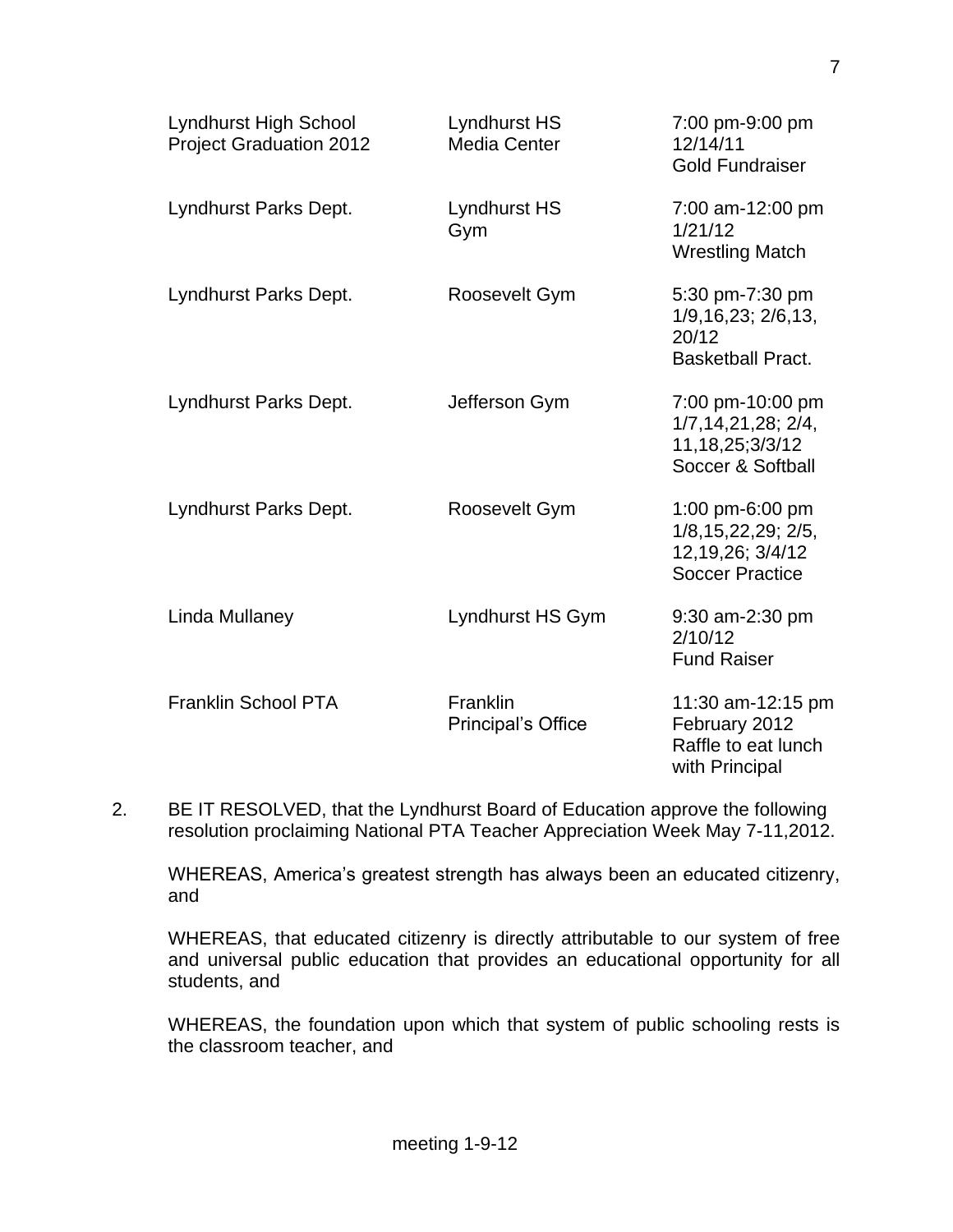WHEREAS, the classroom teacher is challenged daily to reach out to every student regardless of ability, interest in learning, social or economic background, physical, mental, or emotional handicap, race, religion, creed or ethnic origin, to provide assistance and guidance necessary for full intellectual development; and,

WHEREAS, the classroom teacher is key to the intellectual and occupational preparation of individual citizens, who collectively determine the quality of life in America and in our communities; and

WHEREAS, the work of the classroom teacher immeasurably affects the future lives of all students; and

WHEREAS, the classroom teacher deserved the deepest respect and admiration of the citizens of our communities;

NOW, THEREFORE, BE IT RESOLVED, that the Lyndhurst Board of Education hereby proclaims "Teacher Appreciation Week" May 7-11, 2012 for the purpose of providing public recognition and appreciation for the dedication and contributions of the classroom teacher, not only to our communities as a whole, but to each of us individually as citizens.

3. BE IT RESOLVED, that the Lyndhurst Board of Education approve the following resolution declaring the week of May 14-18, 2012 as Special Education Week.

WHEREAS, the week of May 14-18, 2012 has been designated as Special Education Week by the New Jersey School Board Association and the Association of Schools and Agencies for the Handicapped; and

WHEREAS, in the Lyndhurst Board of Education we have a tradition of excellence in our special education programs and a superb and dedicated staff,

NOW, THEREFORE, BE IT RESOLVED that the Lyndhurst Board of Education does hereby declare May 14-18, 2012 as Special Education Week. The Lyndhurst Board of Education, furthermore, is proud to provide exceptional programs that assist every child in reaching his or her potential.

4. BE IT RESOLVED, that the Lyndhurst Board of Education approve the following resolution honoring secretarial, clerical and bookkeeping personnel and proclaiming the week of April 23-27, 2012 as Professional Secretaries' Week.

WHEREAS, the Lyndhurst Board of Education secretarial, clerical and bookkeeping staff members have successfully served the Lyndhurst Public Schools, its administration, faculty and student body in the daily performance of their duties; and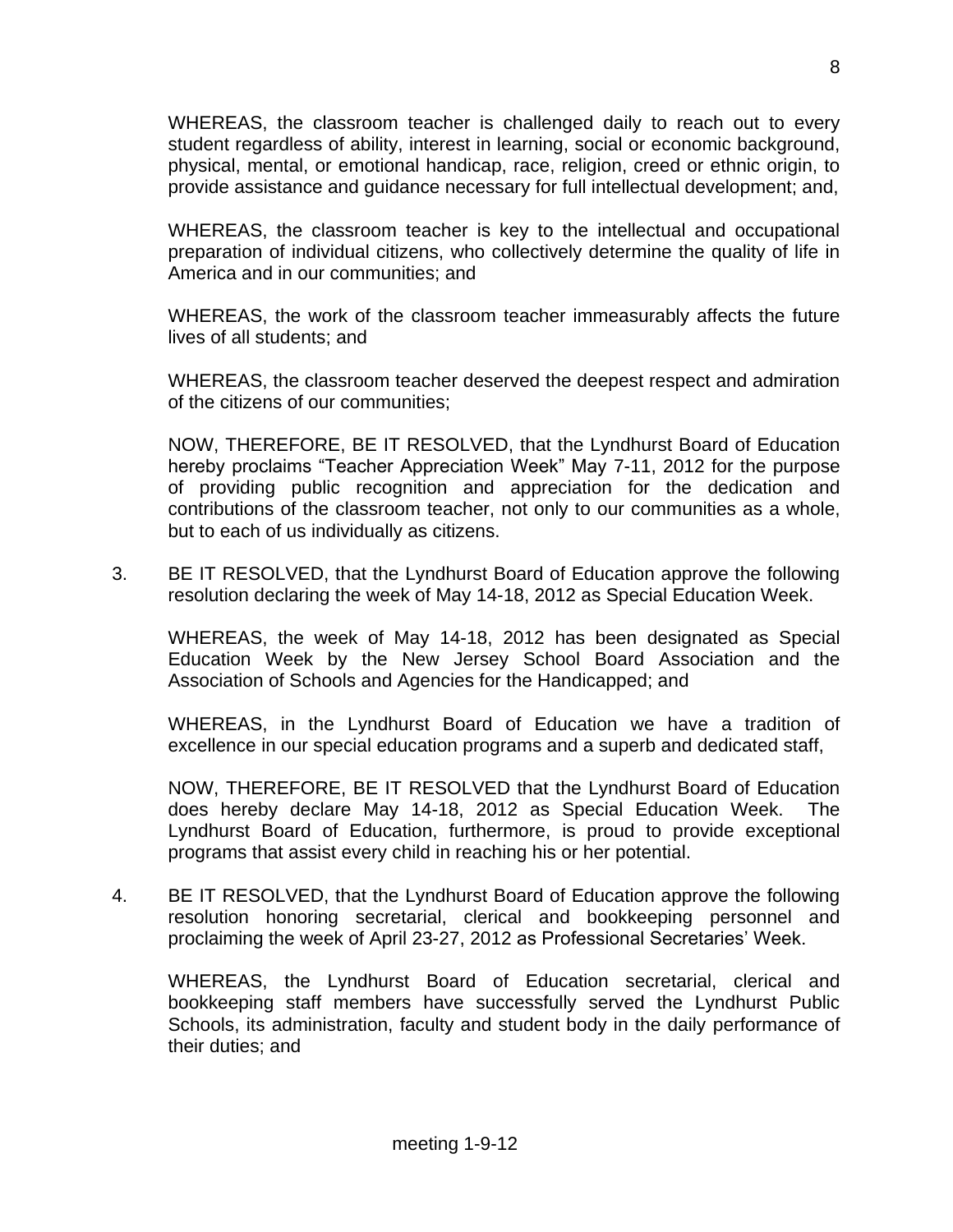WHEREAS, the Lyndhurst Board of Education secretarial, clerical and bookkeeping staff members have faithfully and unselfishly carried out their duties in an exemplary manner to the benefit of our students and the community; and

WHEREAS, the Lyndhurst Board of Education wishes to formally recognize and honor every secretarial, clerical and bookkeeping staff member for their personal dedication;

NOW, THEREFORE, BE IT RESOLVED, that the week of April 23-27, 2012 is hereby proclaimed "National Professional Secretaries' Week" for the purpose of providing public recognition and appreciation for the contributions that secretarial, clerical and bookkeeping staff members to the Lyndhurst School District in the performance of their duties.

# Student Activities & Recognition Committee

Any Board member who takes exception to any of the following listed actions under the category of Student Activities & Recognition may so indicate now and a separate motion for each of the excepted actions will be entertained.

Motion made by Christine Melleno second by Ronald Grillo that the following Student Activities & Recognition actions of the Board numbered 1 through 1 exception actions be adopted.

Roll Call For: (9) William Barnaskas, James Cunniff, Ronald Grillo, James Hooper, Josephine Malaniak, Christine Melleno, Christopher Musto, Stephen Vendola, Ellen Young.

1. BE IT RESOLVED, that the Lyndhurst Board of Education approve placement of one (1) special education student to attend Strang/Ranch Hope School (residential) in Alloway, New Jersey, effective December 2, 2011, for academics only, at a tuition rate of \$46,227.15, prorated.

# Personnel Committee

Any Board member who takes exception to any of the following listed actions under the category of Personnel may so indicate now and a separate motion for each of the excepted actions will be entertained.

Motion made by Christine Melleno second by Ronald Grillo that the following Personnel actions of the Board numbered 1-5 and 7-10 exception actions 6 be adopted.

Roll Call For: (9) William Barnaskas, James Cunniff, Ronald Grillo, James Hooper, Josephine Malaniak, Christine Melleno, Christopher Musto, Stephen Vendola, Ellen Young.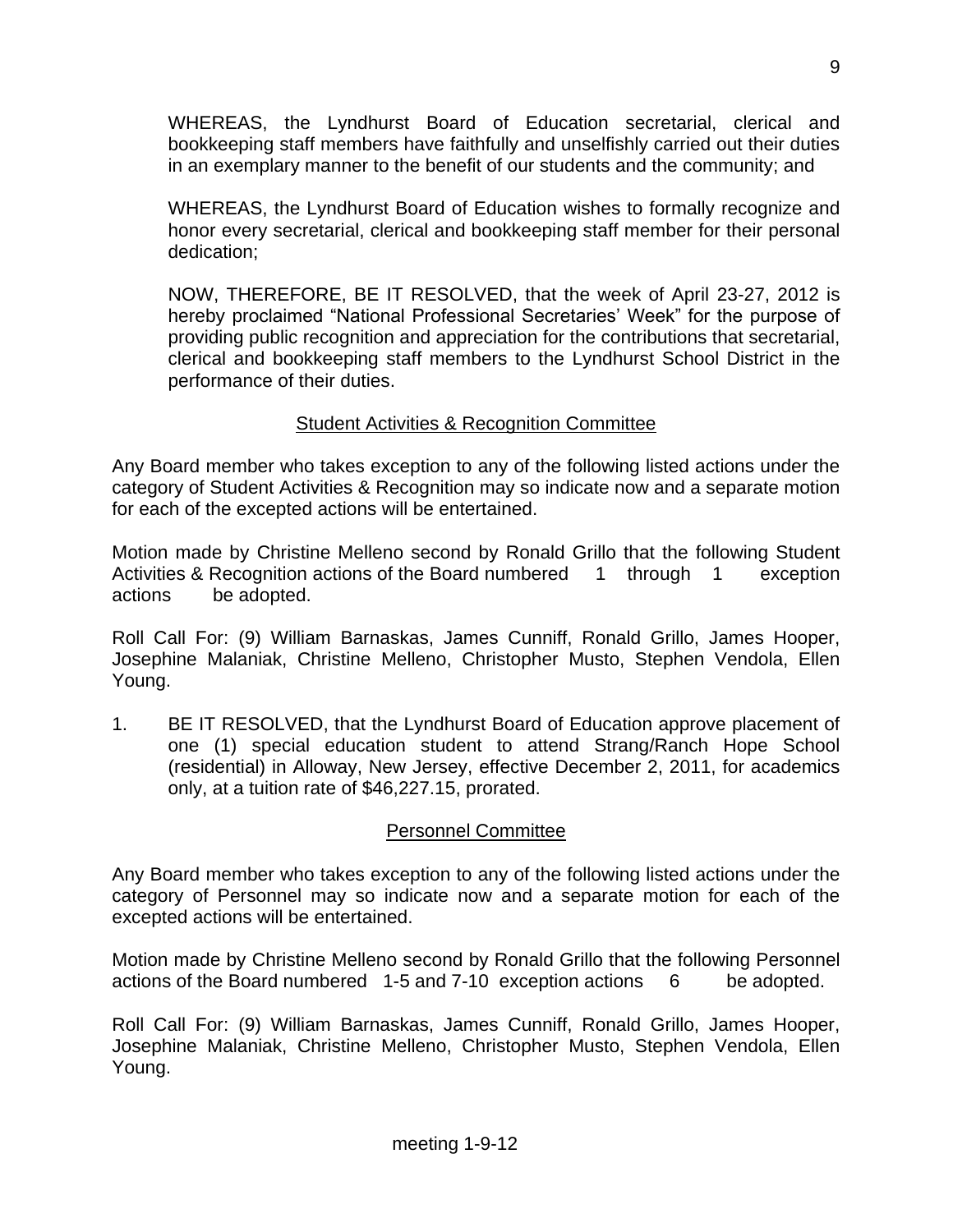10

- 1. BE IT RESOLVED, at the recommendation of Tracey L. Marinelli, Superintendent of Schools, that the Lyndhurst Board of Education appoint Katie-lynn Day as a certificated teacher aide in a self-contained classroom for the 2011-2012 school year. Employment will be provisional, subject to authorization approval pending completion of criminal history background check, and subject to submission of all required application documents.
- 2. BE IT RESOLVED, at the recommendation of Tracey L. Marinelli, Superintendent of Schools, that the Lyndhurst Board of Education hire Elisa Spiletycz as a School Psychologist for two (2) days per week, from January 3, 2012 through the end of June 2012 at a salary of \$300.00 per diem. Employment will be provisional, subject to authorization approval pending completion of criminal history background check, and subject to submission of all required application documents. This is a maternity leave replacement.
- 3. BE IT RESOLVED, at the recommendation of Tracey L. Marinelli, Superintendent of Schools, that the Lyndhurst Board of Education appoint Richard Tuero as the Middle School Play Co-Director for the 2011-2012 school year, at a stipend of \$3,500.00.
- 4. BE IT RESOLVED, at the recommendation of Tracey L. Marinelli, Superintendent of Schools, that the Lyndhurst Board of Education appoint Gina DiMaggio as Flag Squad Advisor for the 2011-2012 school year, at a stipend of \$2,420.00.
- 5. BE IT RESOLVED, that the Lyndhurst Board of Education designate Tracey L. Marinelli, Public Agency Compliance Officer for the 2011-12 school year.

- - - SEPARATE VOTE - - - - - - - - - - - - - - - - - - - - - - - - - - - - - - - - - - - - - - - - - - - - - - - Motion by Christine Melleno second by William Barnaskas

6. BE IT RESOLVED, at the recommendation of Tracey L. Marinelli, Superintendent of Schools, that the Lyndhurst Board of Education approve the following Professional Development Opportunities.

| James Cunniff<br><b>Board Member</b> | 2/5-11/12, NSBA's 2012 Federal Relations Network<br>Conference, approx. \$1,355.00     |
|--------------------------------------|----------------------------------------------------------------------------------------|
| Theresa Brennen                      | 12/19/11, Connected Math (6 <sup>th</sup> ) New Uses Bits & Pieces<br>approx. \$102.13 |
| <b>Theresa Brennen</b>               | 1/24/12, Connected Math Gr. 7 Summaries<br>approx. \$102.13                            |
| <b>Theresa Brennen</b>               | 1/25/12, Connected Math Gr. 8 Summaries<br>approx. \$102.13                            |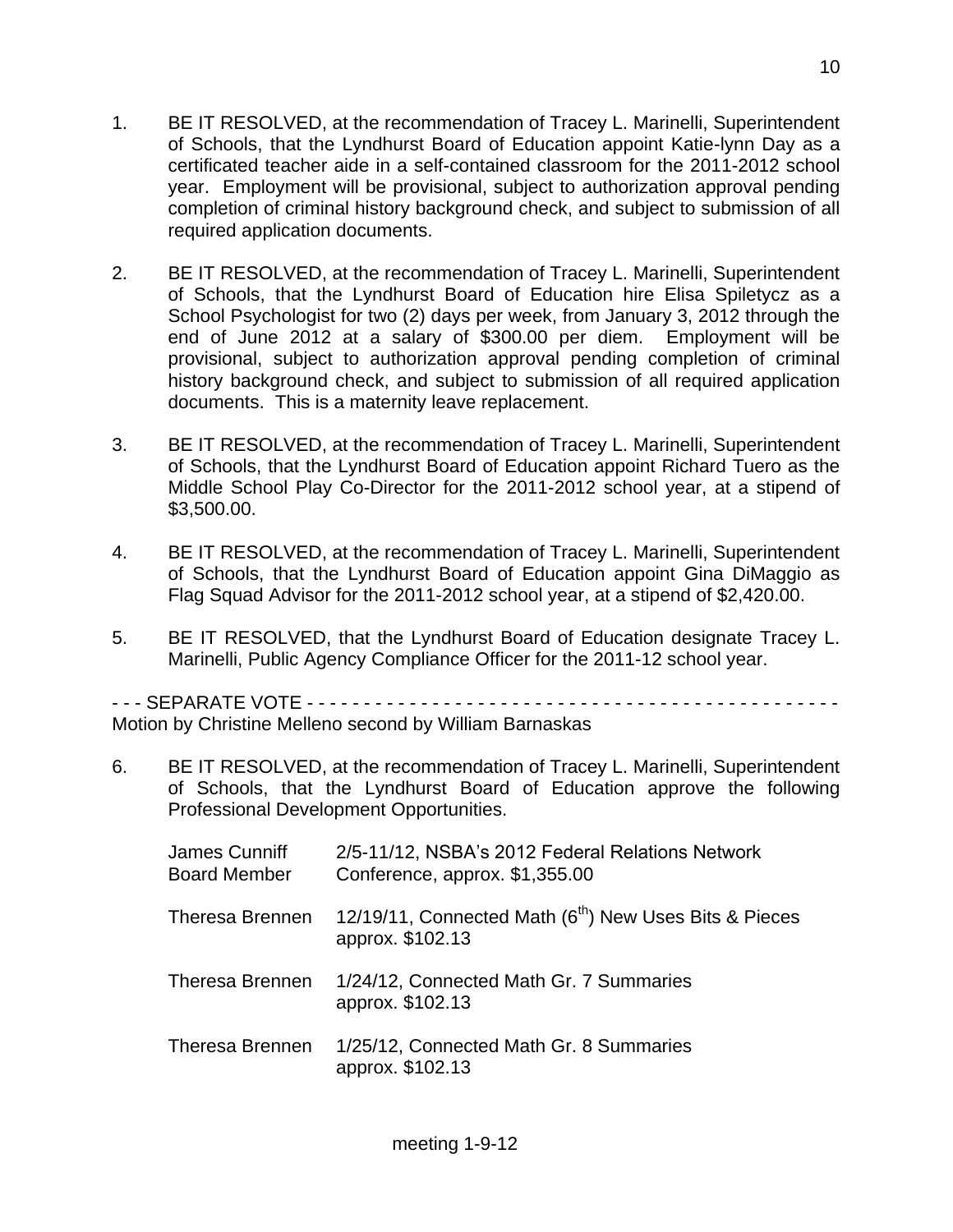| <b>Theresa Brennen</b> | 1/30/12, Connected Math 2 (6 <sup>th</sup> ) New Uses Covering<br>& Surrounding Conquer Mathematics<br>approx. \$102.13 |
|------------------------|-------------------------------------------------------------------------------------------------------------------------|
| Erik Franklin          | 12/12/11, SBJC Curriculum Committee<br>approx. \$4.34                                                                   |
| Marlene Krupp          | 12/12/11, SBJC Curriculum Committee<br>approx. \$4.34                                                                   |
| Marlene Krupp          | 1/10/12, SBJC Curriculum Committee<br>approx. \$4.34                                                                    |
| <b>Phyllis Lind</b>    | 1/23/12, CMP2 Gr. 6 Summaries<br>approx. \$98.72                                                                        |
| Sara Lampmann          | 3/16/12, Good Ideas in Teaching Pre-Calculus and<br>approx. \$179.11                                                    |
| Sarah Smietana         | 1/10/12, SBJC Curriculum Committee<br>approx. \$4.34                                                                    |
| <b>Ruth Stern</b>      | 3/16/12, Good Ideas in Teaching Pre-Calculus and<br>approx. \$179.11                                                    |

Roll Call For: (8) William Barnaskas, Ronald Grillo, James Hooper, Josephine Malaniak, Christine Melleno, Christopher Musto, Stephen Vendola, Ellen Young. Abstain: (1) James Cunniff

- - - SEPARATE VOTE - - - - - - - - - - - - - - - - - - - - - - - - - - - - - - - - - - - - - - - - - - - - - - -

7. BE IT RESOLVED, at the recommendation of Tracey L. Marinelli, Superintendent of Schools, that the Lyndhurst Board of Education approve the following for the 2011-12 school year. Employment will be provisional, subject to authorization approval pending completion of criminal history background check, and subject to submission of all required application documents.

Maria Kisielewski sub lunch aide

8. BE IT RESOLVED, at the recommendation of Tracey L. Marinelli, Superintendent of Schools, that the Lyndhurst Board of Education approve the following volunteer coaches for the 2011-12 school year, pending completion of criminal history background check.

> Mike Palughi – Girls Basketball Brittany Stajek – Girls Basketball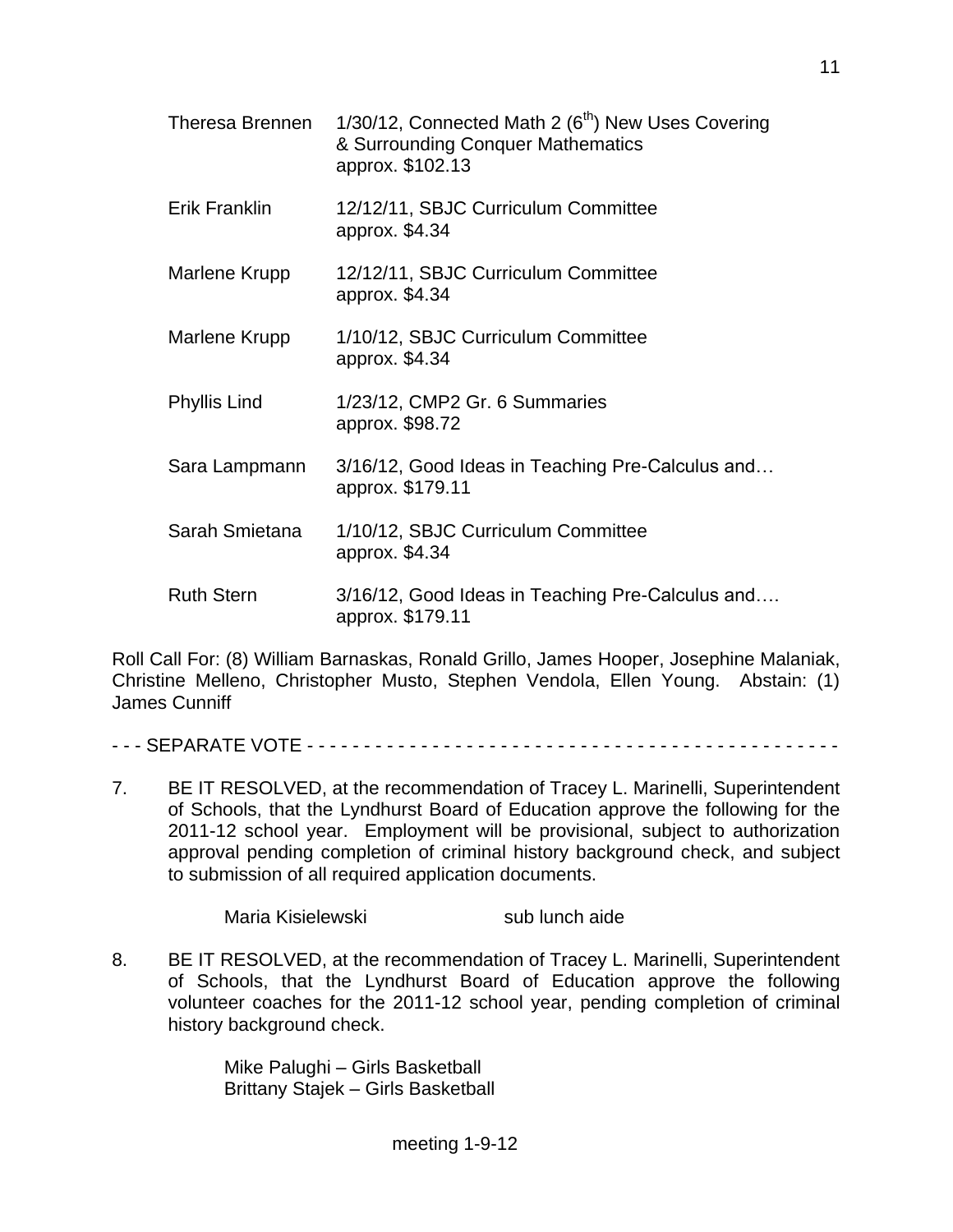9. BE IT RESOLVED, at the recommendation of Tracey L. Marinelli, Superintendent of Schools, that the Lyndhurst Board of Education grant the following college students permission to complete a field practicum/observation in the Lyndhurst Public Schools in order to fulfill their course requirements.

| Colleen Bulger        | Field Practicum, 50 hours<br>March $5 - 16$ , 2012<br><b>District</b><br>Lisa Stellato, Lauren Gash, Jill Tozduman |
|-----------------------|--------------------------------------------------------------------------------------------------------------------|
| <b>Burcu Kulaksiz</b> | Field Observation, 60 hours<br>January 30 - May 4, 2012<br>Franklin School, grades 4&5                             |

10. BE IT RESOLVED, at the recommendation of Tracey L. Marinelli, Superintendent of Schools, that the Lyndhurst Board of Education approve the attached list of substitute teachers for the 2011-12 school year. Employment will be provisional, subject to authorization approval pending completion of criminal history background check, and subject to submission of all required application documents.

## New Business

James Hooper – Legislative Committee, spoke about Abbott Districts. Parrady with Poor – Abbott vs. Fair Funding School Formula – 12.2 million to Teaneck – 2009 – 1.02 million.

Fairness issues – middle districts – minimum standards for all schools. Asked for permission to go and see legislators. Christopher Musto met with Assemblyman Schaer and referenced Kearny and Harrison, Union City – why? – Garfield and Hoboken.

Christopher Musto stated that Union City HS got 190 million in state funding. He is meeting with Assemblyman Schaer to express our problems and invite him to come. Short term is undetermined – long term, keep on legislators. James Hooper read from an article/court case.

William Barnaskas – likes the start of dialogue. He stated that Jim Cunniff would be attending the Delegate Assembly on January 21, 2012 and suggested that he network with others.

William Barnaskas stated that we should start to use ED Fund as an alternative means of funding.

James Hooper talked about NBC Smash application – 40 districts involved – suggested we make a musical video.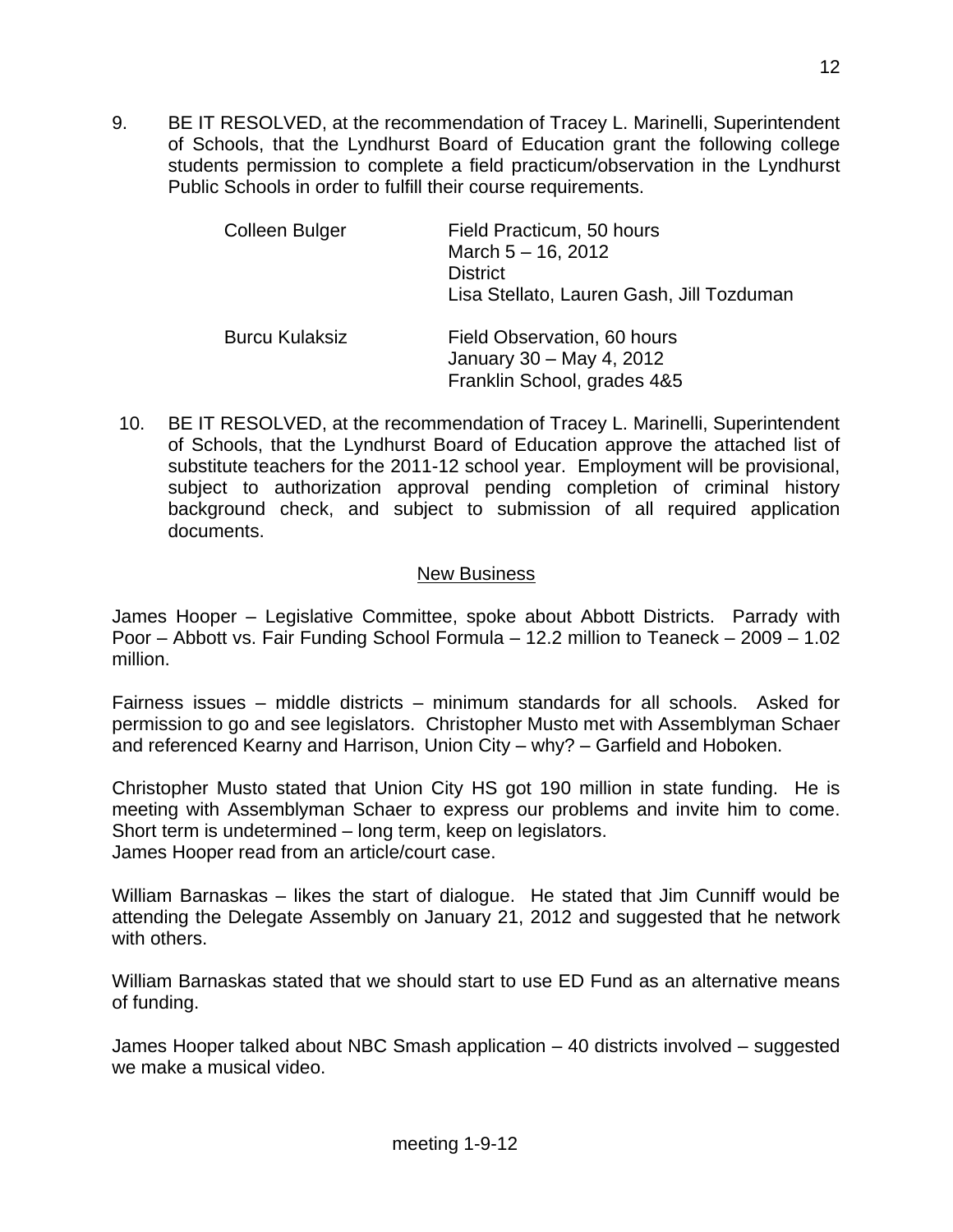The Lyndhurst High School Mock Trial Team won its first round competition Wednesday, January 4, 2012 against "Bergen Arts & Science" Charter School. This mock trail was held at the Bergen County Court House. The next round competition is Wednesday, January 11, 2012 at the Bergen County Court House.

Congratulations to:

Student attorneys – Joe Shinnick and Dylan Stanco Student witnesses – Essence Sanders, Marcos Rodriquez and Jesselyne **Escaleante** Student Jurors – Diana Shinnick, Yanela Espinosa and Leslie Bonilla Teacher Advisor – Gina DiMaggio

Two juniors, Gianna DiPisa and Michelle Foti, have been accepted to the summer journalism program at George Mason University for a week in Summer 2012. Congratulations!!

# **Presentation**

Marlene Krupp, District Math Supervisor, gave a presentation on 2012 Senior Scholarship Money Received; Proposed Advanced Track for Science (2012-13); Proposed New Courses (2012-13); Proposed Program of Study (2012-13); High School Open House; Test Date Committee Report; I-Pad and Interactive Boards.

# Public Comments

Agenda Items

None

## Non-Agenda Items

Douglas Ginsberg – Asked if the district internet posts curriculum materials?

Superintendent Marinelli talked about Fall Professional Development – interactive board and 1-1 initiative.

Superintendent Marinelli mentioned that virtual high school has 50 seats. An example of a virtual high school course would be architecture.

Mr. Ginsberg talked about a Pilot Program from California "Gates Foundation". Tracey Marinelli, Superintendent of Schools responded that she would not use anything from California since they are behind in academics.